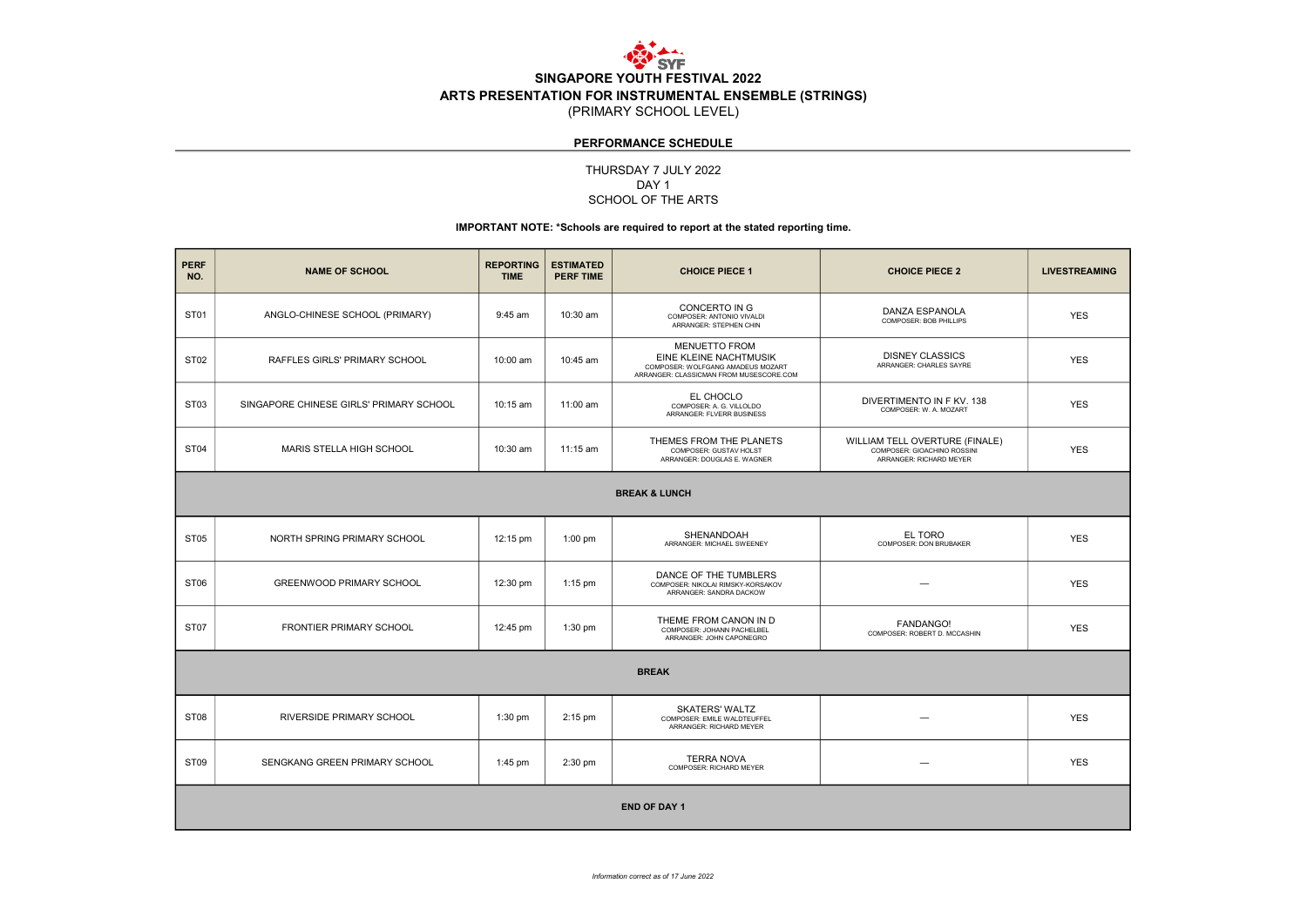

# PERFORMANCE SCHEDULE

### FRIDAY 8 JULY 2022 SCHOOL OF THE ARTS DAY 2

#### IMPORTANT NOTE: \*Schools are required to report at the stated reporting time.

| <b>PERF</b><br>NO.       | <b>NAME OF SCHOOL</b>                        | <b>REPORTING</b><br><b>TIME</b> | <b>ESTIMATED</b><br><b>PERF TIME</b> | <b>CHOICE PIECE 1</b>                                                                     | <b>CHOICE PIECE 2</b>                                                           | <b>LIVESTREAMING</b> |  |
|--------------------------|----------------------------------------------|---------------------------------|--------------------------------------|-------------------------------------------------------------------------------------------|---------------------------------------------------------------------------------|----------------------|--|
| ST10                     | ANGLO-CHINESE SCHOOL (JUNIOR)                | 8:45 am                         | 9:30 am                              | VOYAGER<br>COMPOSER: SOON HEE NEWBOLD                                                     | MAGICAL NIGHT SKY<br>COMPOSER: CESAR AVILES                                     | <b>YES</b>           |  |
| ST11                     | NANYANG PRIMARY SCHOOL                       | $9:00$ am                       | 9:45 am                              | PLEASE REMOVE YOUR VEIL<br>ARRANGER: ALBERT WANG                                          | -                                                                               | <b>YES</b>           |  |
| ST12                     | METHODIST GIRLS' SCHOOL (PRIMARY)            | 9:15 am                         | 10:00 am                             | SYMPHONY NO.63 FINALE (PRESTO)<br>COMPOSER: FRANZ JOSEPH HAYDN<br>ARRANGER: JAMIN HOFFMAN | SHENANDOAH<br>ARRANGER: MICHAEL SWEENEY                                         | <b>YES</b>           |  |
| <b>BREAK</b>             |                                              |                                 |                                      |                                                                                           |                                                                                 |                      |  |
| ST13                     | PAYA LEBAR METHODIST GIRLS' SCHOOL (PRIMARY) | 10:00 am                        | 10:45 am                             | A MOZART MIX<br>COMPOSER: W. A. MOZART<br>ARRANGER: JOHN O-REILLY                         | PERPETUAL FIDDLE MOTION<br>COMPOSER: BALMAGES BRIAN P.                          | <b>YES</b>           |  |
| <b>ST14</b>              | PUNGGOL GREEN PRIMARY SCHOOL                 | $10:15$ am                      | 11:00 am                             | SAHARA CROSSING<br>COMPOSER: RICHARD MEYER                                                | -                                                                               | <b>YES</b>           |  |
| ST15                     | XISHAN PRIMARY SCHOOL                        | 10:30 am                        | 11:15 am                             | <b>FAN DANCE</b><br>COMPOSER: SOON HEE NEWBOLD                                            | -                                                                               | <b>YES</b>           |  |
| <b>BREAK &amp; LUNCH</b> |                                              |                                 |                                      |                                                                                           |                                                                                 |                      |  |
| ST16                     | DAZHONG PRIMARY SCHOOL                       | 12:15 pm                        | $1:00$ pm                            | THEME FROM SYMPHONY NO. 5<br>COMPOSER: LUDWIG VAN BEETHOVEN<br>ARRANGER: RALPH LIM        |                                                                                 | <b>YES</b>           |  |
| <b>ST17</b>              | MAYFLOWER PRIMARY SCHOOL                     | 12:30 pm                        | $1:15$ pm                            | VANGUARD OVERTURE<br>COMPOSER: RICHARD A. STEPHAN                                         | CONTREDANSE<br>COMPOSER: LARRY CLARK                                            | <b>NO</b>            |  |
| <b>ST18</b>              | <b>GONGSHANG PRIMARY SCHOOL</b>              | 12:45 pm                        | $1:30$ pm                            | SAHARA CROSSING<br>COMPOSER: RICHARD MEYER                                                | <b>SKATERS' WALTZ</b><br>COMPOSER: EMILE WALDTEUFFEL<br>ARRANGER: RICHARD MEYER | <b>NO</b>            |  |
| <b>END OF DAY 2</b>      |                                              |                                 |                                      |                                                                                           |                                                                                 |                      |  |